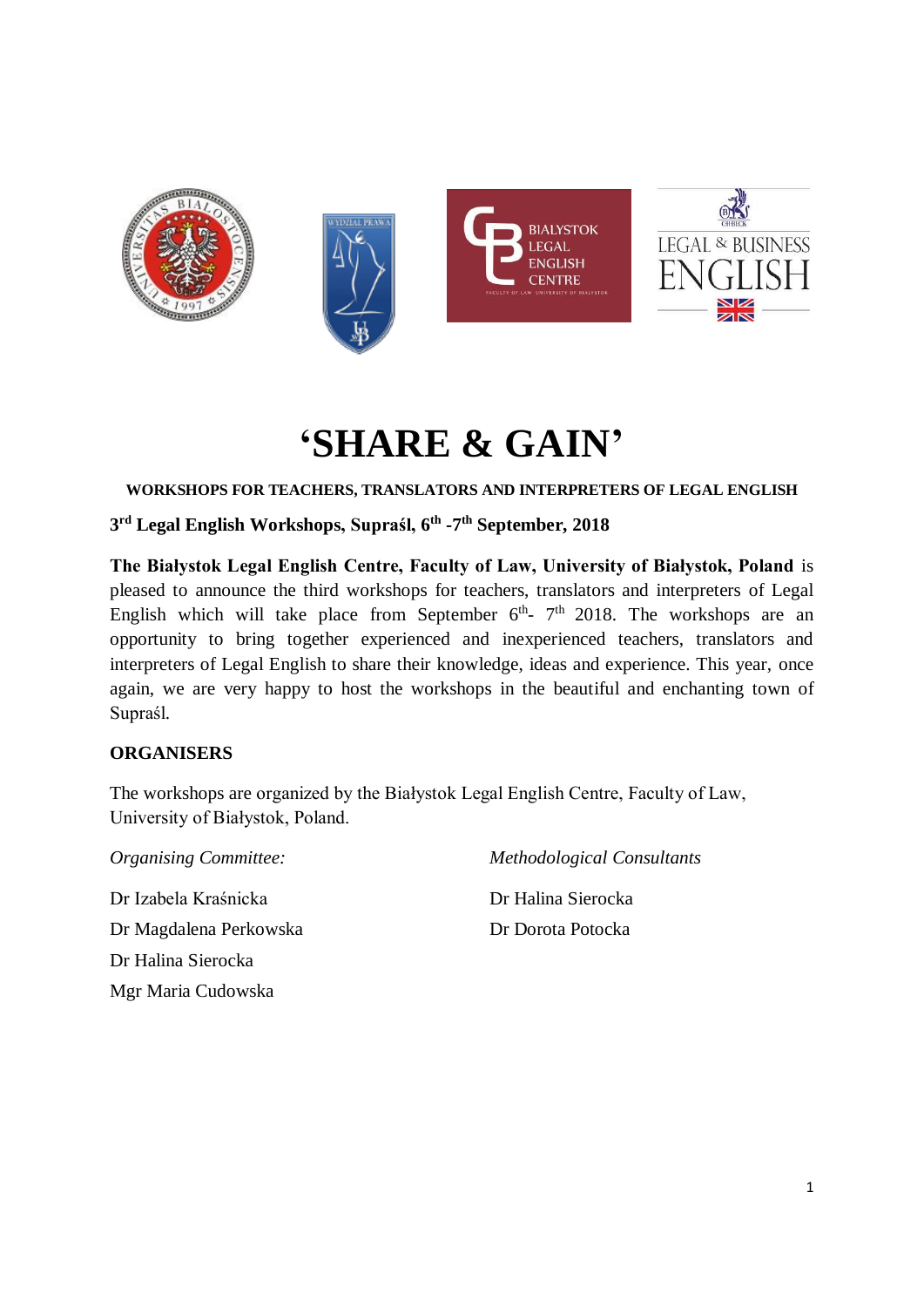# **WORKSHOPS PROGRAMME**

|                 | 5 <sup>th</sup> September 2018 (Wednesday) |  |  |
|-----------------|--------------------------------------------|--|--|
| 19.00           | <b>Welcome Dinner</b>                      |  |  |
|                 | $6th$ September 2018 (Thursday)            |  |  |
| $8.30 - 8.45$   | <b>Opening Address</b>                     |  |  |
| $9.00 - 10.15$  | <b>First Workshop Session</b>              |  |  |
| $10.15 - 10.30$ | <b>Coffee Break</b>                        |  |  |
| $10.30 - 11.45$ | Second Workshop Session                    |  |  |
| $11.45 - 13.00$ | Third Workshop Session                     |  |  |
| $13.00 - 13.45$ | Lunch                                      |  |  |
| $14.00 - 15.30$ | Visit to the Museum of Icons (optional)    |  |  |
| $16.00 - 17.15$ | <b>Fourth Workshop Session</b>             |  |  |
| $17.15 - 17.30$ | Coffee Break                               |  |  |
| $17.30 - 18.45$ | <b>Fifth Workshop Session</b>              |  |  |
| 19.30           | Social Event                               |  |  |
|                 | $7th$ September 2018 (Friday)              |  |  |
| $9.00 - 10.15$  | <b>Sixth Workshop Session</b>              |  |  |
| $10.15 - 10.45$ | <b>Coffee Break</b>                        |  |  |
| $10.45 - 12.00$ | Seventh Workshop Session                   |  |  |
| $12.00 - 13.15$ | Eighth Workshop Session                    |  |  |
| $13.15 - 14.30$ | <b>Ninth Workshop Session</b>              |  |  |
| $14.30 - 15.30$ | Lunch                                      |  |  |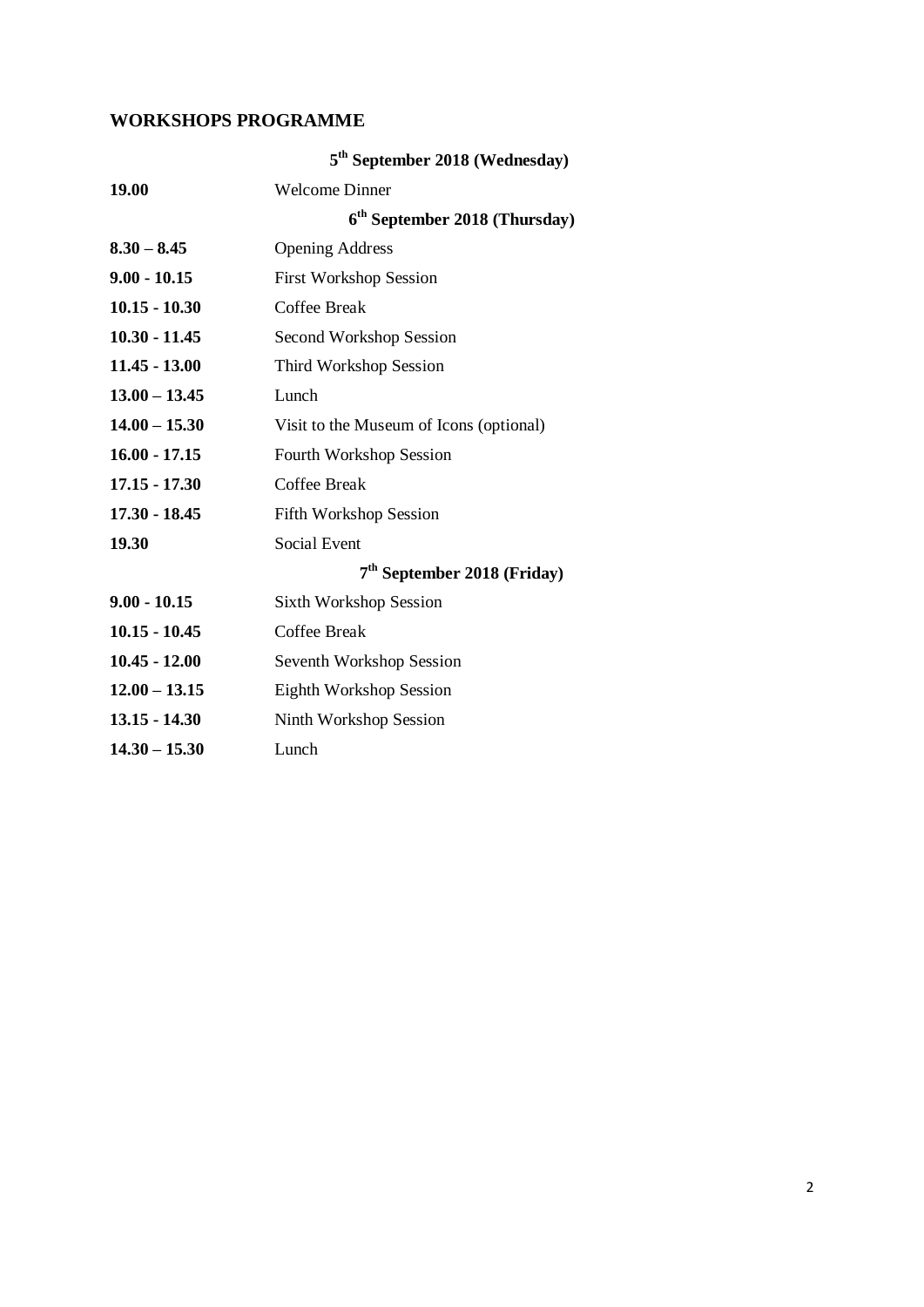## **THE PRESENTERS AND PRESENTATIONS:**

Our presenters hail from several different institutions and will speak on a variety of topics. These include:

## *HOW TO MOTIVATE STUDENTS IN A LEGAL ENGLISH CLASSROOM - A COMMUNICATIVE APPROACH TO THE TEACHING OF LEGAL ENGLISH.*

## *Izabela Bakota, Jagiellonian Language Centre, Jagiellonian University, Kraków, Poland*

When teaching Legal English, a teacher must be an explorer, constantly looking for inspiring materials and innovative methods to incorporate in the teaching-learning process. What we are trying to find is the way to go beyond the lesson being merely a vocabulary or textoriented set of tasks. In this workshop, we will test some ideas for engaging students, motivating them to participate actively and be involved in their learning. The participants will be presented with some practical techniques to be used in a Legal English class and will have an opportunity to share their experience of teaching Legal English.

# *I WRITE FURTHER IN THIS MATTER: WRITING SKILLS PRACTICE FOR FUTURE LAWYERS*

## *Barbora Chovancova, Masaryk University Language Centre, Czech Republic*

Being a skilful writer is a fundamental requirement for any aspiring lawyer; legal English courses for law undergraduates should therefore include a writing element. Whether designing a course, or just supplementing a textbook, these are the questions to be addressed by the teacher: What genres are relevant for students of law? How do we select what to teach? And, equally important, how do we make writing practice palatable for our young audience?

Even though the room for creativity is limited in legal writing as such, legal teachers do not have to adhere to such limitations. An original approach that combines student involvement, teamwork, motivation and sense of relevance will be presented. The workshop participants will be used as a sounding board for sample activities designed to help students to stock on stock phrases and get familiar with the relevant templates in an enjoyable way.

## *WRESTLING WITH TRICKY QUESTIONS IN LANGUAGE TESTS*

## *Radmila Doupovcová, Masaryk University Language Centre, Czech Republic*

Proper language assessment is a key element in language education. A well-constructed test assesses the achieved goals of learning and provides valid and reliable information about the students´ language mastery and progress. In the workshop we will discuss basic guidelines and principles teachers should follow when designing language tests to avoid common assessment pitfalls. We will then apply the principles while evaluating different legal English test formats. We will examine pros and cons of each and verify their validity, reliability and practicality.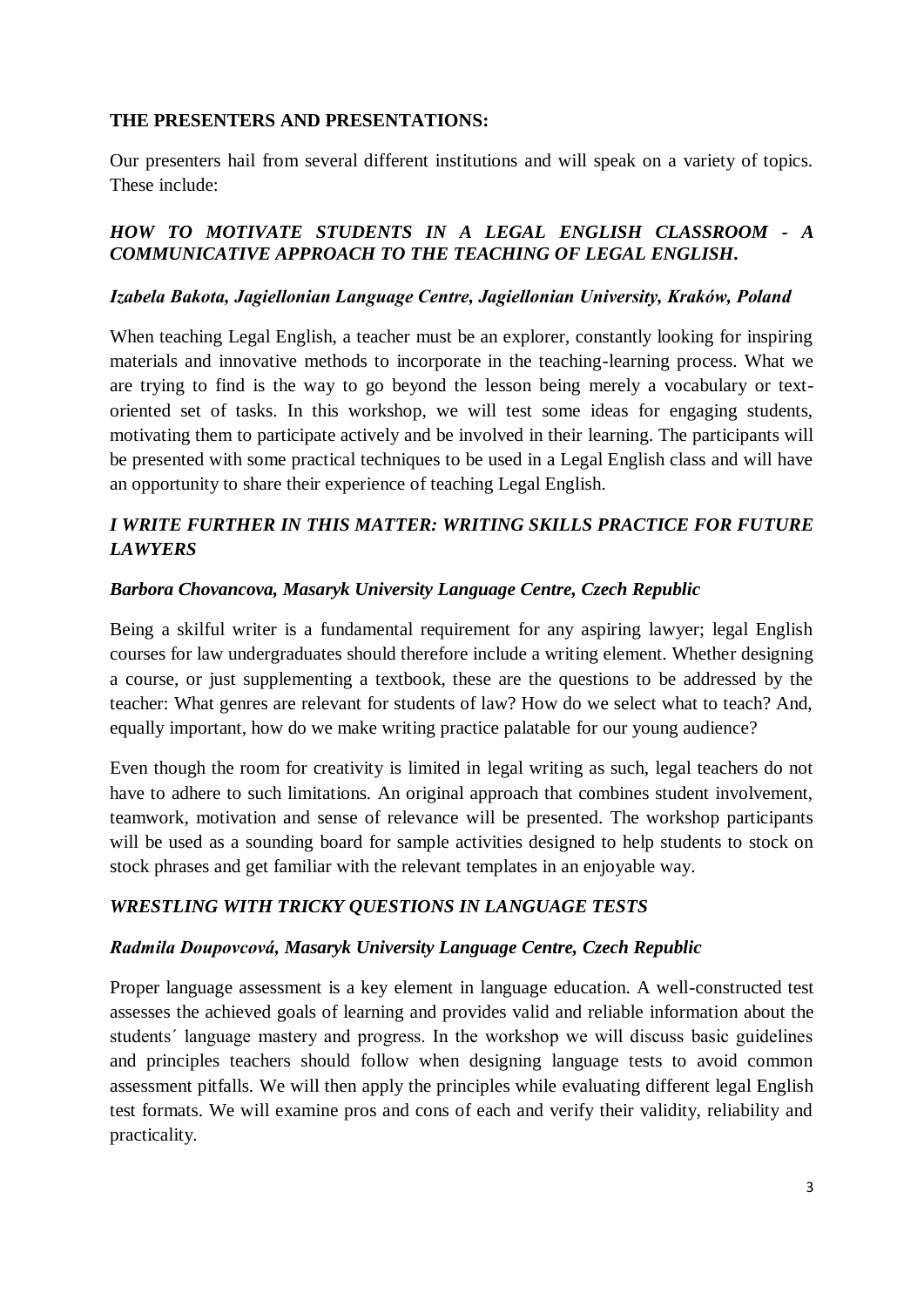# *SOME MOBILE-ASSISTED (LANGUAGE) LEARNING TOOLS FOR IN-CLASS AND OUT-OF-CLASS USE*

## *Violetta Jurković, University of Ljubjana, Slovenia*

With today's access to Wi-Fi networks across the European higher education area and ownership of smartphones among the student population, teachers of foreign languages can easily use the affordances provided by smartphones for in-class and out-of-class language learning activities. This interactive workshop will present a selection of tools for in-class work within bring-your-own-device (BYOD) activities and a selection of tools that can be used to encourage autonomous learning outside the language classroom. Using their smartphones, the participants will test the selected tools for the mobile-assisted learning of languages through activities embedded in the legal English context, and thus evaluate whether any among these would be a useful and relevant addition to their teaching technique repertoire.

# *SPARE YOURSELF! ON ZERO (OR MINIMUM) PREP ACTIVITIES FOR LEGAL ENGLISH CLASSES.*

#### *Aleksandra Łuczak, Kozminski University, Warsaw, Poland*

My impression is that both the students and the teachers are only satisfied when the former leave the classroom with the feeling of having worked really hard. Busy teachers are only happy when they do not exploit themselves too much and save energy for the whole working day. Therefore, the teachers' objective should be to spare themselves and shift the burden of performing exacting tasks onto the students.

For this workshop, I plan to collect a range of already tested (by me or my colleagues) zero or minimum preparation activities to use and reuse in the classroom. The activities will comprise pen and paper exercises as well as technology assisted activities that students can access on their mobile devices. The added value of the latter is the teacher's growing data base of exercises, online materials and inspirations to use in the future.

I hope this workshop to be inspiring and thought provoking both for the participants and the trainer herself. I am not going to ask you to do the activities yourselves during the workshop. Instead, I will ask you to contribute to the discussion with your own ideas on how to further exploit the proposed ideas. All the materials will be made available online.

#### *(DON'T) BOTHER ME WITH IDIOMS*

#### *Agnieszka Pawlikowska, Nicolaus Copernicus University in Toruń, Poland*

There is no doubt that law is language. To avoid miscommunication, lawyers finally seem to be leaving the realm of language complexities in favour of plainness and preciseness. This, however, does not mean wiping out figurative language from courtrooms, law offices and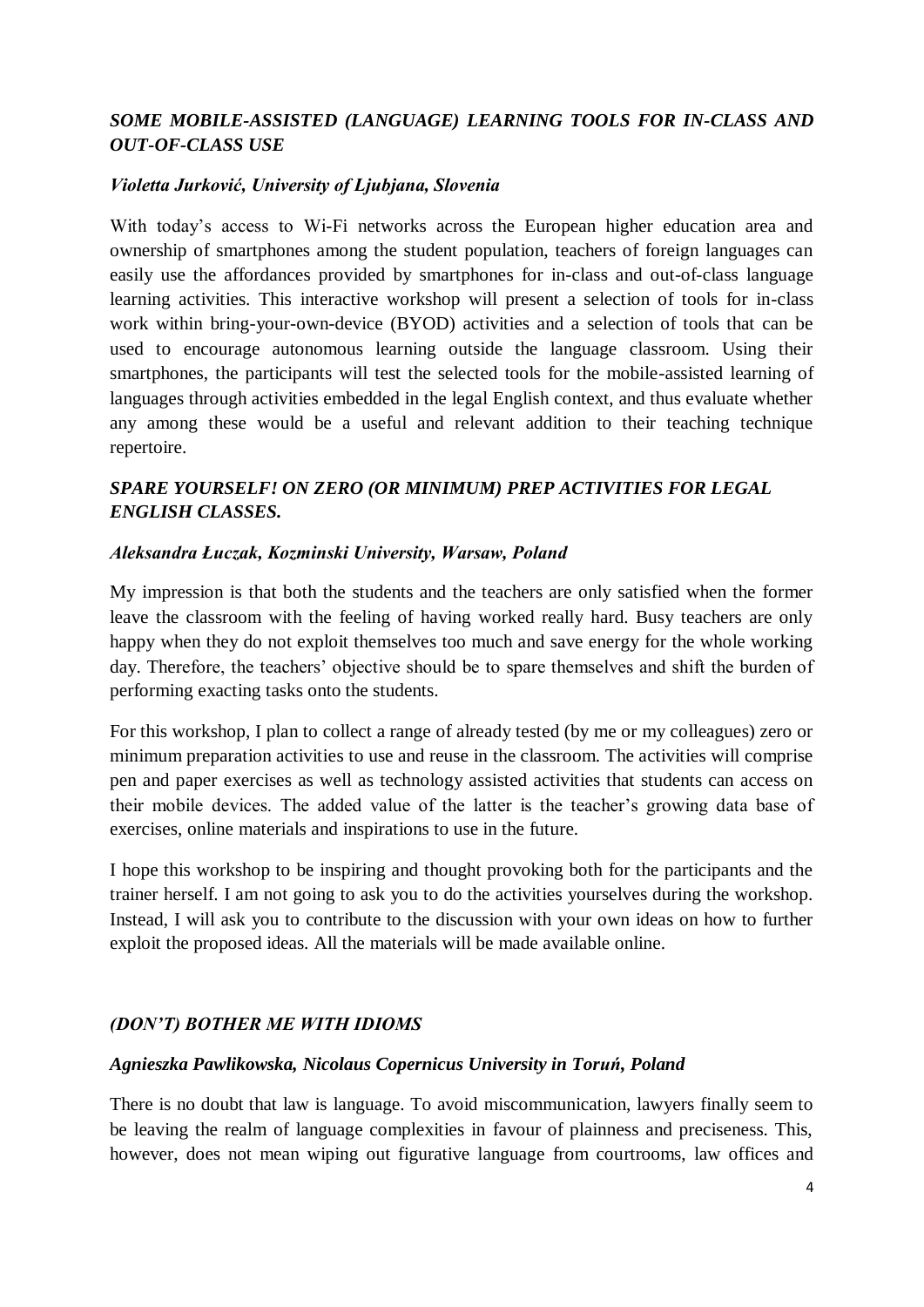even newspaper articles. Although idioms convey one meaning, they can be deceitful for nonnatives and, therefore, can potentially result in misunderstanding. Considering the bulk of business done in global lawyering nowadays, the knowledge of idiomatic expressions cannot be left to chance.

In this workshop we will firstly look at different types of spoken and written communication in which idioms are used. Then, we will cover various activities aiming to make A-Z idiom lists at least more digestible for learners.

# *NIFTY CORPORA: A PRACTICAL TOOL FOR TRANSLATORS IN BUSINESS, FINANCIAL & LEGAL FIELDS*

# *Juliette Scott, Legal Translation Hub, UK*

Or in other words… how to make your very own special treasure chest of terminology, in any specialist sub-field you wish.

Whilst translators have a wide range of tools at their disposal, they are rarely trained in the subject field, and they may be unsure of correspondence with certain target sublanguage conventions.
The methodology to be presented seeks to address this shortcoming by leveraging the benefits of DIY target language corpora. Participants should be able to implement the tool in their work following the presentation. The session will be delivered in English.

Part 1 Method: compilation

How to compile a NIFTY corpus: the methodology is not specific to any language, so can be adopted by translators working in any language pair. It has also been developed to take as little time as possible (e.g. around 30 minutes), so as to be useful to working translators.

Part 2 Examples of use

Practical examples of NIFTY corpora: a live demonstration, with plenty of time for discussion with participants and questions. How to identify key terms, collocations, extracting word lists, etc.

All of the software involved is available free of charge. A downloadable training pack will also be available for further reference.

Note: This workshop is not language pair-specific.

# *PERSUASIVENESS BASED ON INFALLIBLE CLARITY AND LOGICALLY SEQUENCED ARGUMENTATION*

*Nadežda Stojković, University of Niš, Serbia*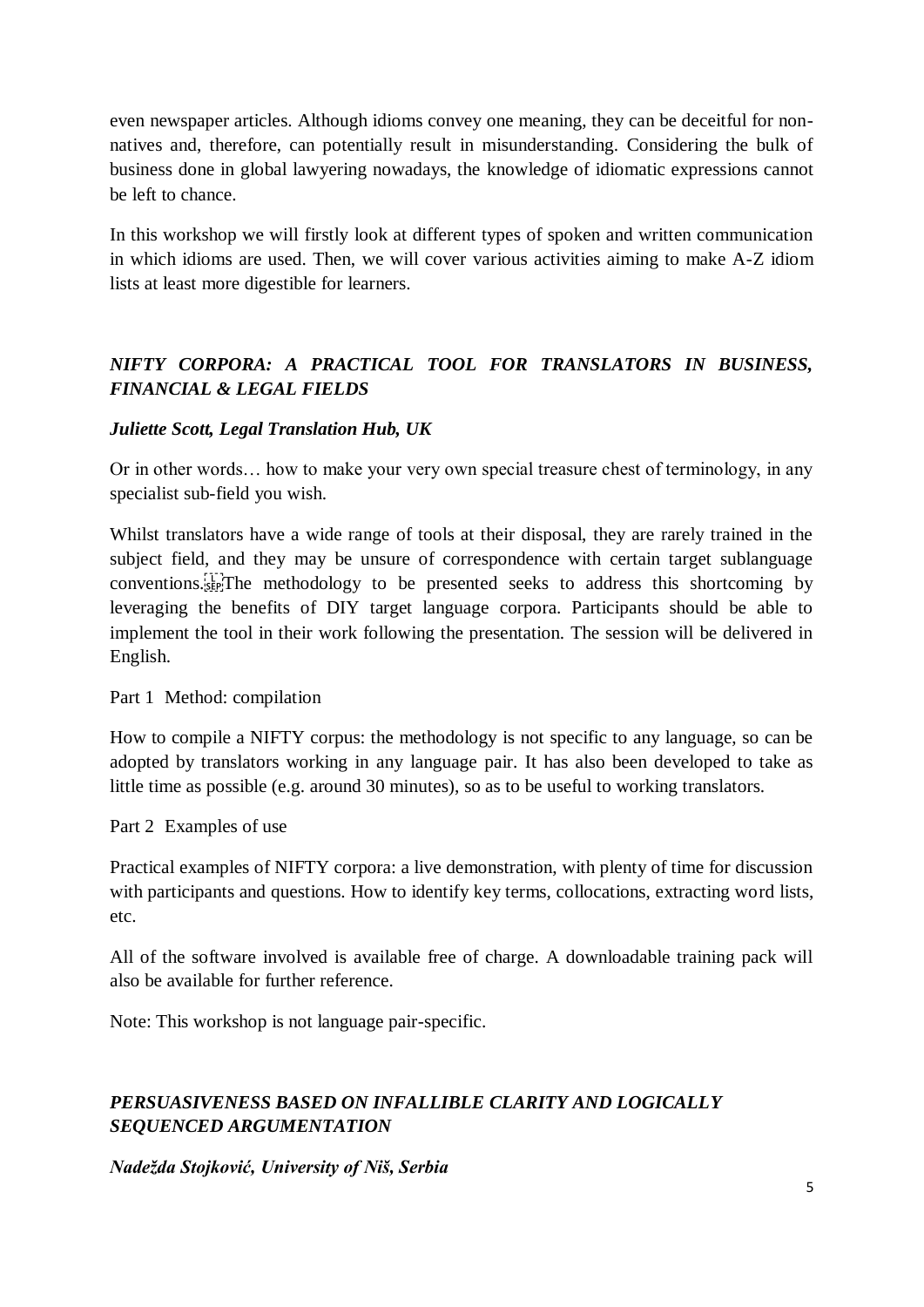Persuasiveness in legal issues is of essential relevance for clear lay out of the case presentation both in its written and spoken format, as well as for the success of the legal case itself. Persuasive legal discourse inextricably relies on ultimately infallible, well rounded theses and logically sequenced supporting argumentation. Through joint conversation in this workshop we will build up a small, representative foundation corpus of useful linguistic means that ensure persuasion – approval of one's stance. Using deductive approach, we shall take a statement and work on its precision and clarity until there is no room for logical fallacies, then we shall proceed to choosing and formulating arguments in such a way that they are coherent, well-rounded in elaboration, sequenced in such a way that they logically proceed one from another. Achieving persuasiveness is founded on appropriate structuring of thesis statement and order of argumentation, linguistic means of formulating thesis and supporting arguments, but also linguistic signals, open or covert, that induce in the listening or reading audience the acceptance of the viewpoint the author is endeavoring to put forward. In order to come to the most effective conceptualization of argumentation, we will practice mock debates in a few iterations – each time an argument gets successfully opposed and negated – we shall learn what the weak part of it is and on that knowledge upgrade the argument till we come up with the most appropriate linguistic and logical tools for achieving persuasiveness in argumentation.

## *CLIL COURSES FOR LAW-STUDENTS*

#### *Elena Vyushkina, Saratov State Law Academy, Russia*

Designing a CLIL course is a challenging task. But an overlap of the main goals of teaching a subject and a foreign language simplifies the creative process. Developing professional communicative competences is one of the goals of a Legal English course. Such lawyer's skills as interviewing and negotiating can be developed and mastered by foreign language teachers. So framing CLIL courses in client consultation, negotiations, and mediation seems reasonable and realistic for a LE teacher. An outline for such courses will be presented. Moreover, workshop participants will try a series of exercises used to build up and train the skills mentioned above as well as they will participate in short simulations which will help them to realise that communicative competences and common sense of an experienced foreign language teacher are sufficient to develop professional lawyer's competences at an introductory level especially when teachers are ready to self-study. A list of resources for teacher's self-development will be provided as well.

#### **ABOUT THE PRESENTERS**

**Izabela Bakota** teaches English at Jagiellonian Language Centre in Kraków, Poland. She has been teaching English for Legal Purposes to Jagiellonian University students and to legal trainees of National School of Judiciary and Public Prosecution. She has launched a specialist course in Legal English for law students of Jagiellonian University and has been involved in test development projects at Jagiellonian Language Centre. Recently, together with her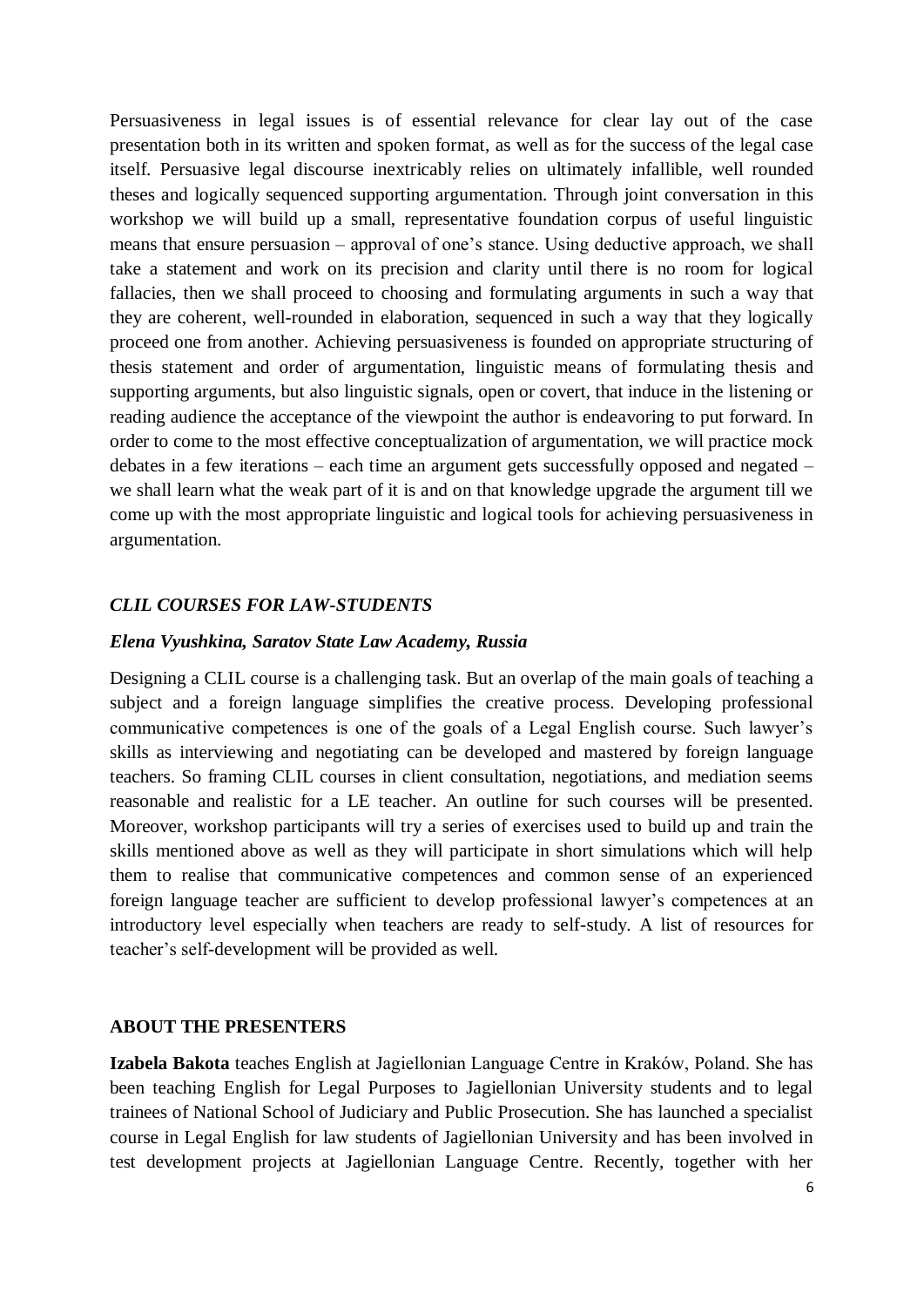students, she has carried out a case study project with the Free University of Brussels. She is constantly searching for new methods of applying the communicative approach in teaching. Legal English.

**Barbora Chovancová** teaches English for Legal Purposes at Masaryk University Language Centre. She holds a PhD in English linguistics, having specialized in pragmatic aspects of courtroom interrogation. Apart from her extensive experience in ESP teacher training, she has also been active in the area of designing and developing ELT materials. Her latest professional interests include using video in Legal English classroom and mediation as a language skill.

**Radmila Doupovcová** is a lecturer at Masaryk University Language Centre, Brno, Czech Republic. She teaches legal English and coordinates development of standardized legal English tests at the Faculty of Law. Her main areas of interest include interactive teaching methods, test development, and soft skills.

**Violeta Jurkovič** is an associate professor at the Faculty of Maritime Studies and Transport in Portorož, Slovenia, where she teaches Maritime English and English for Specific Academic Purposes in the fields of transport technology and logistics. She has a PhD in language teaching methodology. Her research interests include learning strategies, use of video and information-communication technologies in ESP, and problem-based learning. She has authored research papers and book chapters on methodological aspects of the teaching of languages for specific purposes, edited a scientific monograph on the research of languages for specific purposes in Slovenia and a teaching manual on problem-based learning, and acted as head of scientific committees of national and international conferences.

**Aleksandra Łuczak** (MA, PhD) an ESP teacher and the Head of Legilinguistics Section at Kozminski University in Warsaw, running legal English classes and seminars at the tertiary level. A teacher trainer, an ELT consultant, an author of numerous articles on teaching ESP/ELP and book reviews. Her interests also include the use of the latest technologies in FLT. Outside the University, she also runs her own online language school and a publishing house. More information on: [www.luczak.edu.pl](http://www.luczak.edu.pl/)

**Agnieszka Pawlikowska** did her Master's in English and American literature. Passionate about teaching, she moved to teaching ESP and is now a senior lecturer of English for Legal Purposes at Nicolaus Copernicus University in Toruń, Poland. She has been involved in developing a standardised legal English test and distance-learning materials for students of law at her University. For the last 10 years she has also been involved in designing and teaching preparatory courses for TOLES and ILEC examinations. Her parallel career track involves legal translation. She is a certified translator and interpreter offering her services to the District court, the police, and prosecutor's office. Privately a mother of two daughters, a passionate downhill skier and cyclist.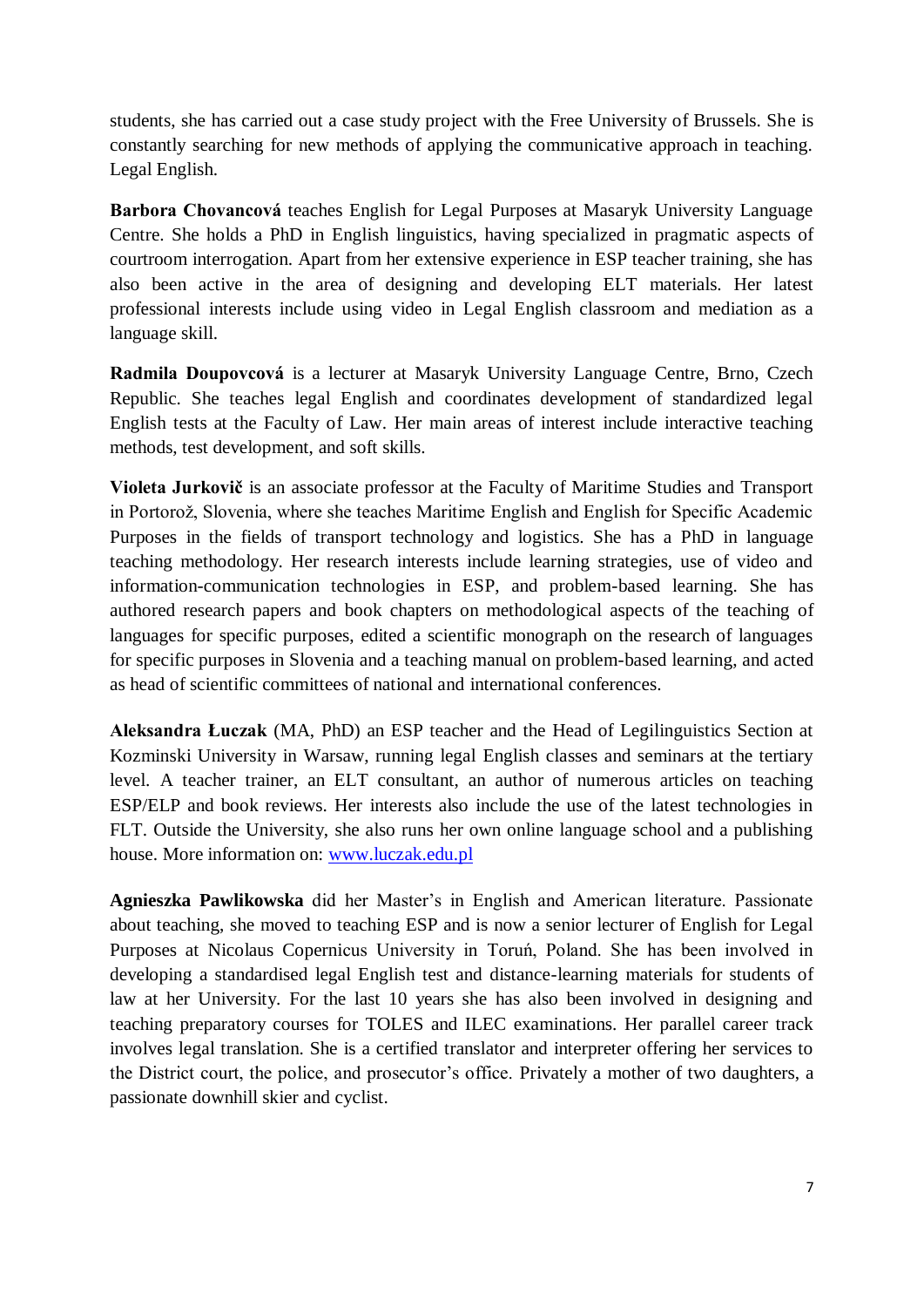**Juliette Scott (PhD),** from London, UK, has over 25 years' experience as a legal translation practitioner. Her specialist fields include corporate litigation, financial crime and EU legislation. As a legal translation studies researcher, she has published several chapters & papers, and her doctoral thesis entitled "Legal Translation Outsourced" will be published by Oxford University Press in 2018. She has a particular interest in continuing professional development and legal translators' professionalization, as well as reinforcing links between academia and practice. She also curates WordstoDeeds, a blog on translation and the law.

**Nadežda Stojković** (PhD), Associate Professor, University of Niš, Serbia, works as the lecturer of English language. She is the author of four international textbooks in different fields of ESP, editor of three ESP monographs with Cambridge Scholars Publishing and one with Vernon Press, author of numerous chapters in monographs of international relevance, Editor-in-Chief of the Journal of Teaching English for Specifc and Academic Purposes, Advisory Editor for Cambridge Scholars Publishing. Her main areas of research are English for Specific and Academic Purposes, designing teaching and learning ESP material, academic writing and editing. She has been invited foreign lecturer in Russia. Currently she also works at the University of St Kliment Ohridski, Sofia, Bulgaria, at doctorate studies.

**Elena Vyushkina** is an Associate Professor at Saratov State Law Academy. She teaches Legal English and carries out some extra-curricular work training law-students for international competitions such as International Client Consultation Competition, International Negotiation Competition for Law Students, INADR International Law School Mediation Tournament. She teaches optional original CLIL courses: "Client Consolation" and "Mediation". She also develops LE materials and has published a series of manuals "Legal English through Movies".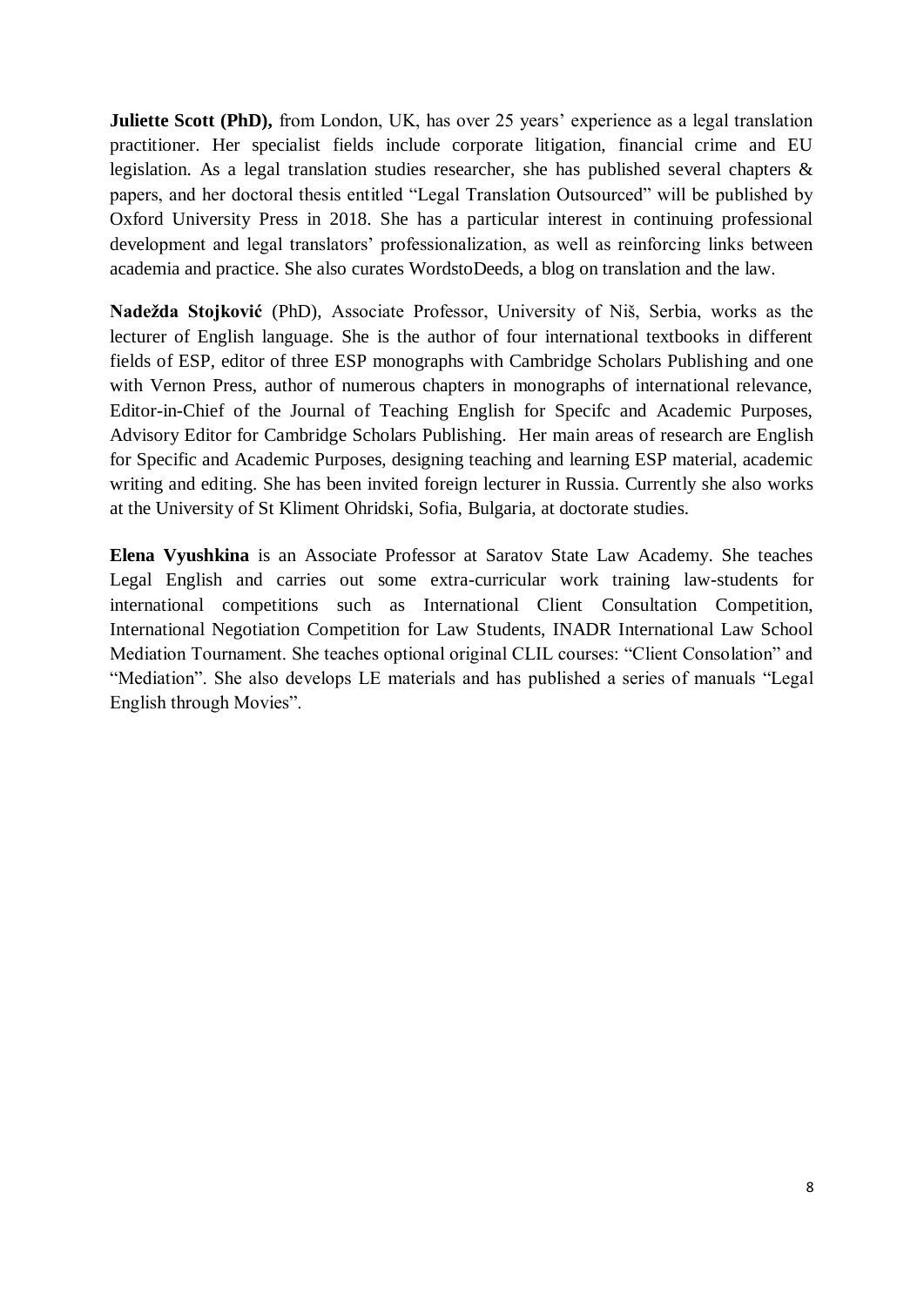## **REGISTRATION AND FEES**

Online registration can be effected between **31 th March 2018 and 30 th June 2018** using the form attached. Please note that the workshops will be held in groups not exceeding 25 people, therefore, earlier enrolment is recommended, as the number of participants is limited.

**The Legal English Workshops fee** i.e. 170 EUR or 650 PLN which includes:

- accommodation for  $5<sup>th</sup> / 6<sup>th</sup>$  September and  $6<sup>th</sup> / 7<sup>th</sup>$  September (in a double room, if you are not happy with that and would prefer to stay in a single room extra 30 EUR or 120 PLN must be paid i.e. 170 EUR+30 EUR=200 EUR or 650 PLN+120 PLN=770 PLN)
- transport from Białystok to the hotel in Supraśl,
- coffee breaks,
- meals and refreshments.
- social event.
- training materials.

If an accompanying person wants to join the workshop events, the registration fee of 110 EUR or 450 PLN must be paid. The fee includes: accommodation (for  $5<sup>th</sup>/6<sup>th</sup>$  September and 6<sup>th</sup>/7<sup>th</sup> September) with breakfast, meals and visit to the Museum of Icons.

#### **Please note:**

No registration can be processed unless a copy of the bank transfer is attached. No partial registration is envisaged, so it will not be possible to register for just one day. All bank charges are to be borne **by the participant.**

**METHODS OF PAYMENT:** by bank transfer to the University of Białystok

## **Uniwersytet w Białymstoku ul. M. Sklodowskiej-Curie 14 15-097 Białystok, Poland**

Bank Millennium S. A. ul. Stanisława Żaryna 2A 02 - 593 Warszawa

#### **account number: 86 1160 2202 0000 0000 6000 1031 SWIFT: BIGBPLPW IBAN: PL 86 1160 2202 0000 0000 6000 1031**

with the postscript **"SG 2018"** followed by the participant's surname.

Please remember to email a copy of your bank transfer, together with the registration form, to **blec.uwb@gmail.com** as soon as the transfer has been effected.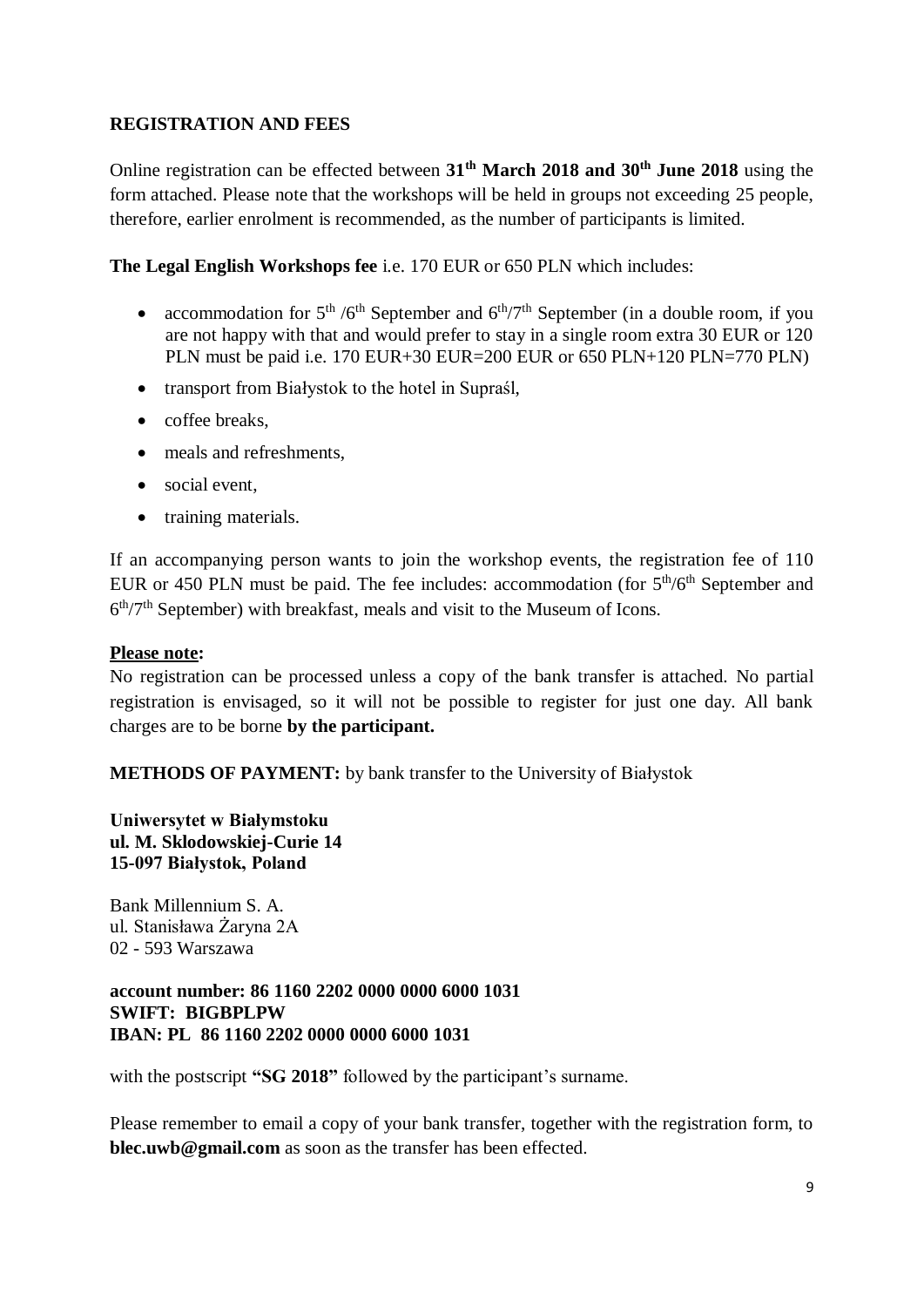## **TRAVEL INFORMATION**

Białystok is the largest city in northeastern Poland and the capital of the Podlaskie voivodeship, situated about 200 kilometres from Warsaw. It has historically attracted migrants from elsewhere in Poland and beyond, particularly from Central and Eastern Europe. This is facilitated by the fact that the nearby border with Belarus is also the eastern border of the European Union as well as the Schengen Area. It is the gateway to many natural attractions of the Podlasie region, known collectively as the *Green Lungs of Poland*, including the Biebrza and Białowieża national parks. Białystok is also the place of birth of Ludwik Zamenhoff, the inventor of the artificial language, Esperanto.

Suprasl is a charming, small town located about 15 km northeast of Białystok in the heart of the Knyszyn Forest Landscape Park. It was founded in 1501, according to legend, by the orthodox monks from the Kiev-Pechersk Lavra, who decided to settle there. One of the tourist attractions is the Museum of Icons in Supraśl, which is located in the premises of the old monastery, called Supraśl Lavra. The Museum contains one of the richest collections of icons in Poland from the  $18<sup>th</sup>$ ,  $19<sup>th</sup>$  and  $20<sup>th</sup>$  centuries.

Supraśl<http://www.poland.travel/en/health-resorts/suprasl>

Supraśl Orthodox Monastery https://en.wikipedia.org/wiki/Supraśl Orthodox Monastery

Codex Suprasliensis - [http://en.wikipedia.org/wiki/Codex\\_Suprasliensis](http://en.wikipedia.org/wiki/Codex_Suprasliensis)

Weather – [http://www.accuweather.com/en/pl/Białystok/275110/weather-forecast/275110](http://www.accuweather.com/en/pl/bialystok/275110/weather-forecast/275110)

Supraśl – <http://suprasl.pl/turystyka/index.php/en/>

## **HOW TO GET TO BIAŁYSTOK**

We will be happy to assist participants with individual travel arrangements. Once you get to Bialystok we will arrange transportation to the town of Supraśl.

There are several possibilities for getting from Warsaw to Białystok. The trip to Białystok should take not more than 3 hours.

#### **BY PLANE**

The closest Polish international airports are: Warsaw Chopin Airport and Warsaw Modlin Airport, both located in the heart of Poland, about 200 km away from Białystok.

**<http://www.lotnisko-chopina.pl/en/index.html> <http://en.modlinairport.pl/modlin-en-new/web/>**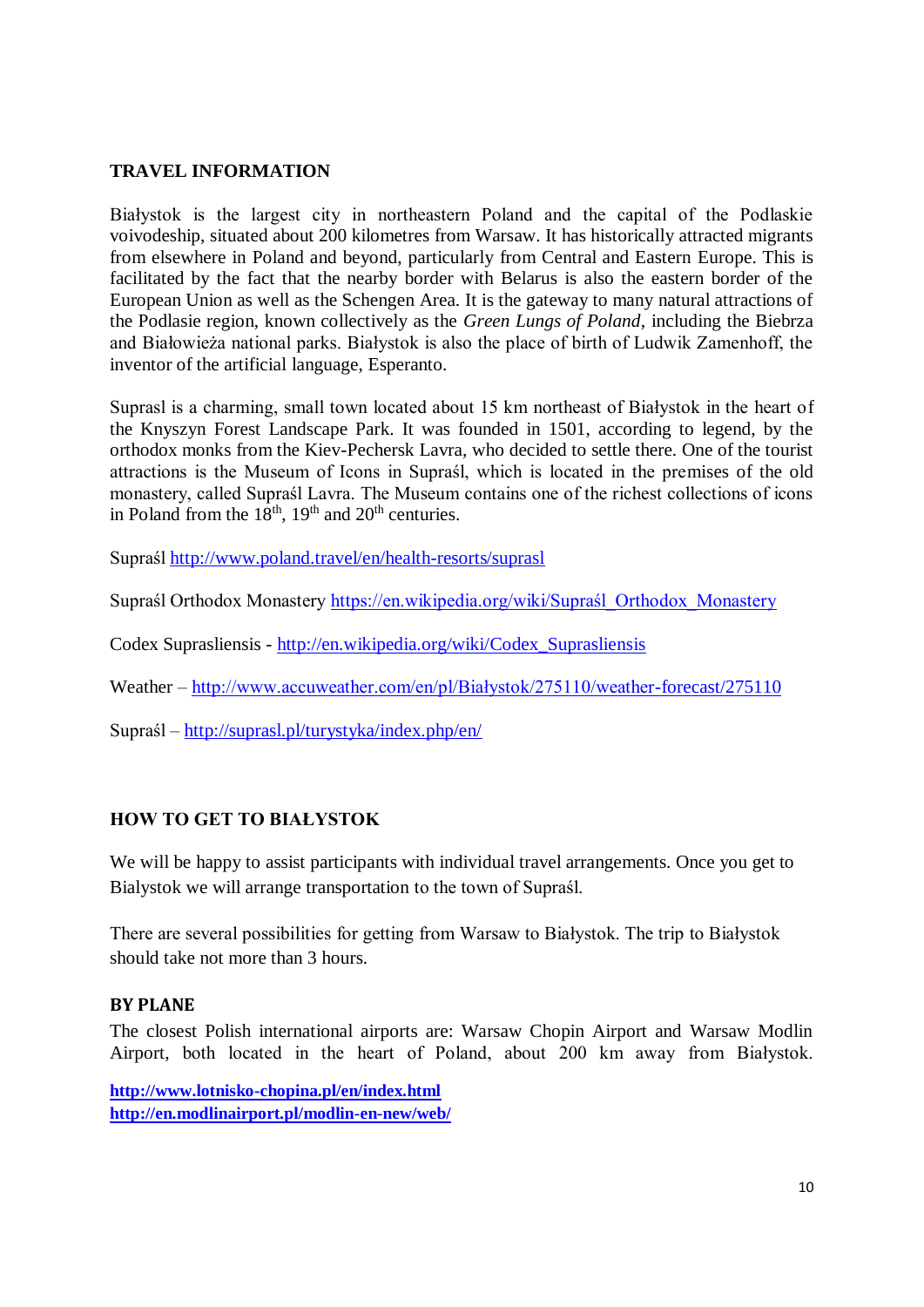# **BY BUS**

Once you fly into Warsaw Chopin Airport or Warsaw Modlin Airport, you may take a direct express bus service that leaves for Białystok from either airport. The bus company is Plus Bus ([https://plusbus.pl](https://plusbus.pl/)). The schedule for buses to Białystok may be found at the following address:

| <b>Warsaw Chopin Airport – Białystok</b> | Warsaw Modlin Airport – Białystok |
|------------------------------------------|-----------------------------------|
| https://plusbus.pl/?ln= $EN$             | https://plusbus.pl/?ln=EN         |

Buying bus tickets online in advance is highly recommended. The price of the bus ticket is about 50 PLN (ca. 12 euro) but you may pick up a real bargain if you book earlier. Plus Bus operates high quality coaches equipped with air conditioning and free Wi-Fi access.

An alternative to Plus Bus is PolskiBus.com, a good value inexpensive inter-city express coach service based in Poland, serving both national and international routes. The company serves over 20 cities across Poland and Central and Eastern Europe, - including 5 European locations: Berlin, Bratislava, Prague and Vienna. PolskiBus.com operates high quality coaches equipped with air conditioning and free Wi-Fi access. For more information, please see<http://www.polskibus.com/en/index.htm>

# **BY TRAIN**

Another convenient way to get to Białystok is to take city bus no. 175 or train (SKM, WKD) from Warsaw Chopin Airport to Warsaw city centre (Central Warsaw) and then take a train to Białystok. After reconstruction it takes now 2 hours 20 minutes to get to Białystok from Warsaw.

|                                                                 | <b>Warsaw Chopin Airport</b>                                                                                                                                                                                                                                                                             | <b>Modlin</b><br>Warsaw<br><b>Airport</b>                                                                                                                                                             |
|-----------------------------------------------------------------|----------------------------------------------------------------------------------------------------------------------------------------------------------------------------------------------------------------------------------------------------------------------------------------------------------|-------------------------------------------------------------------------------------------------------------------------------------------------------------------------------------------------------|
| by<br>city<br>$_{\text{bus}}$ &<br>by<br>interc<br>ity<br>train | take city bus no. 175 Warsaw Central railway station,<br>$\circledR$<br>$http://www.ztm.waw.pl/index.php?l=2$<br>take a train (SKM, WKD) to Warsaw Central railway<br>$\circledR$<br>station or Warszawa Śródmieście<br>then take a direct train to Białystok<br>$\circledR$<br>http://rozklad-pkp.pl/en | take a Modlin<br>(R)<br>shuttle-bus to<br>Warsaw city<br>centre.<br>then at Warsaw<br>(R)<br>Central railway<br>station take a<br>direct train to<br><b>Białystok</b><br>http://rozklad-<br>pkp.pl/en |